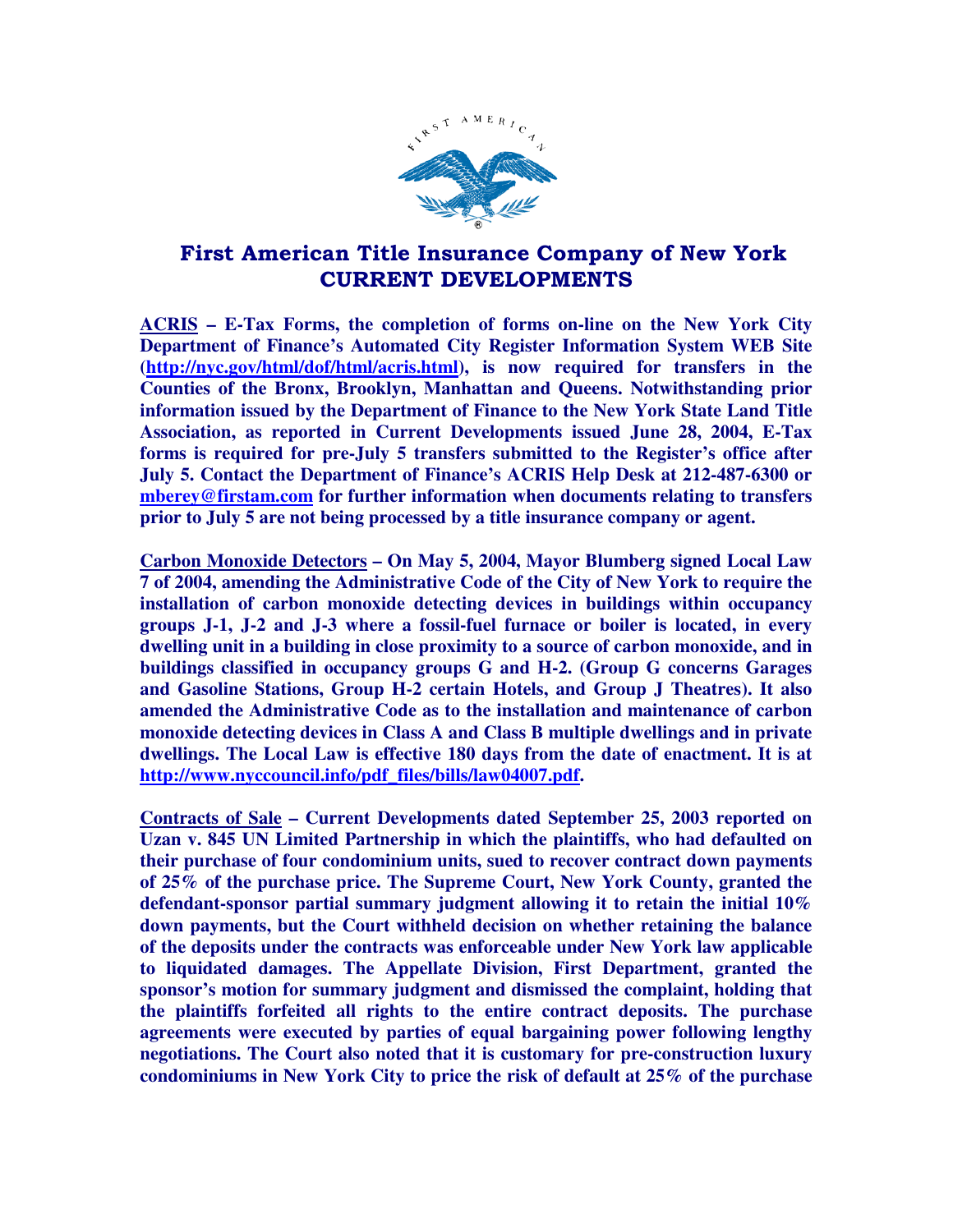**price. The decision of the Appellate Division on June 15, 2004 is reported at 2004 N.Y. App. Div. LEXIS 8362.** 

**Contracts of Sale/Marketability – Under a provision in a standard residential contract of sale, title was to be conveyed subject to encroachments of stoop, areas, cellar steps, trim and cornices upon the street or highway. Under a paragraph in a Rider to the contract the property was to be sold subject to any state of facts an accurate survey would disclose, provided that such facts did not render title unmarketable. Any conflict between the standard provisions of the contract and the Rider was to be resolved in favor of the Rider. A survey disclosed that a leader, vent pipes and window guards of the building on the property also encroached on the street. The Supreme Court, New York County, held that the contract provisions were not inconsistent; title was to be conveyed subject to the encroachments enumerated in the contract and, as to the three types of encroachments disclosed by the survey not agreed to be taken subject to, since the building is covered by the Landmarks Protection laws the purchaser's risk as to them is negligible. The Court therefore concluded that the seller was able to convey marketable title, subject to the encroachments that were waived. AXYS LLC v. Ng was reported in the New York Law Journal on June 16, 2004.** 

**Eminent Domain/\$1.00 Compensation Clause – The City of New York moved for an Order awarding the condemnee \$1.00 for the taking of a portion of the property within the bed of a mapped street. A deed from the City in the chain of title to the property limited an award to \$1.00 if the City acquired by condemnation or otherwise any portion of the premises conveyed lying "within the bed of any street, avenue, parkway, expressway, park, public place or catch-basin…(as) shown on the then present City Map". The City condemned the property for "the conveyance and storage of stormwater". The Supreme Court, Kings County, issued the Order, holding that while "the City has acquired the claimant's property for a different purpose than originally planned, it has acquired it for the legitimate public purpose of the preservation of wetlands, and the dollar clause remains applicable". Matter of Richmond Creek Staten Island Bluebelt System was reported on June 22, 2004 in the New York Law Journal.** 

**Eminent Domain - The City of Syracuse Industrial Development Agency appealed from an Order of the Supreme Court, Onondaga County, directing that upon filing of the acquisition map the IDA would have title to and the possession of the property in question, subject to the condemnee's continuing right to reenter the premises to comply with a DEC order to clean up contamination. The Appellate Division, Fourth Department, held that the Court did not have the authority to grant, sua sponte, an easement right. According to the Appellate Division, "(i)t is for the condemnor to delineate the scope of the acquisition, subject only to its obligation to pay just compensation". Matter of Syracuse Industrial Development Agency v. ExxonMobil Oil Corporation, decided March 19, 2004, is reported at 774 N.Y.S. 2d 242.**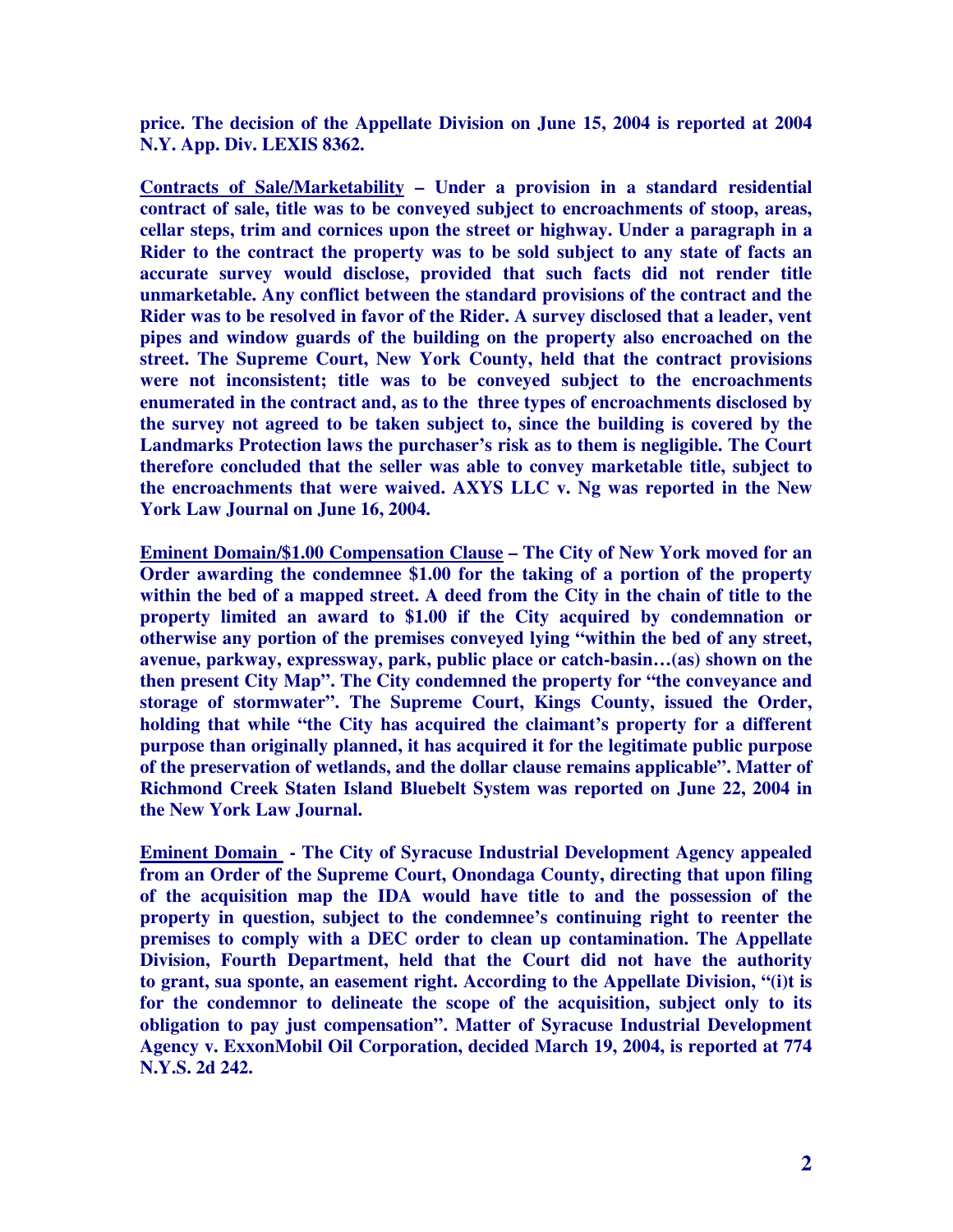**Homeowners' Associations – The Supreme Court, Sullivan County, denied a motion for an order to vacate a Real Property Law Section 339-z condominium common charge lien filed by a property owners' association against a single-family home within the development. The subdivision's governing documents authorize the enforcement of a lien for unpaid charges and recording of a lien for unpaid charges by the property owners' association in the County Clerk's office has been an accepted practice for many years. Emerald Green Property Owners Association Inc. v. Fischer was reported in the New York Law Journal on May 26, 2004.** 

**Mechanics Liens – Under Lien Law, Section 10 a mechanics lien for work done on a single family dwelling is to be filed within four months of the last date on which materials for an improvement were furnished. In Griffin v. Ward Lumber Co. Inc. the Notice of Lien was received at the St. Lawrence County Clerk three days prior to the last date on which the Lien could be filed; but the Clerk filed the Lien two days after expiration of the four month period. The Civil Court, Kings County, denied a motion for the discharge of the mechanics lien. Since no intervening lienors would be adversely affected, the timely delivery of the notice for filing substantially complied with the Lien Law which "should be liberally construed so as to secure its beneficial interests and purposes". This case, decided April 22, 2004, is reported at 775 N.Y.S. 2d 824.** 

**Mechanics Liens – A subcontractor sued the condominium sponsor and the Board of Managers for work done in connection with the conversion of the building, claiming that the amount due it should be paid by the Board from common charges under the trust fund provisions of New York's Condominium Act. Under Real Property Law Section 339-l "all common charges received and to be received by the board of managers, and the right to receive such funds, shall constitute trust funds for the purpose of paying the cost of such labor or materials performed or furnished at the express request or with the consent of the manager, managing agent or board of managers". The Supreme Court, New York County, granted the defendants' motions for summary judgment and dismissed the complaint. According to the Court, absent contrary provisions in the offering plan, Section 339-1 should generally be applied where the "express request" or "consent" [for labor to be done or materials to be furnished]… is provided by a board selected by the unit holders." Northeast Restoration Corp. v. K & J Construction Co., L.P., decided May 4, 2004, is reported at 776 N.Y.S.2d 780.** 

**Modern Abstract – Modern Abstract Corporation, recognized since 1984 as the leader in New York City for cooperative lien searches, has been purchased by the First American Title Insurance Company of New York and is now located at 633 Third Avenue, New York, New York 10017. Eva-Marie Davis, who will continue as President of Modern Abstract Corporation, will also introduce to the real estate community First American's Eagle 9™ UCC Residential Cooperative Interest Insurance Policy, services for UCC filings and the completion of Transfer Tax forms for cooperative unit transfers in ACRIS. For further information contact Eva Davis at 212-334-1181 or by email to emdavis@modernabstract.com.**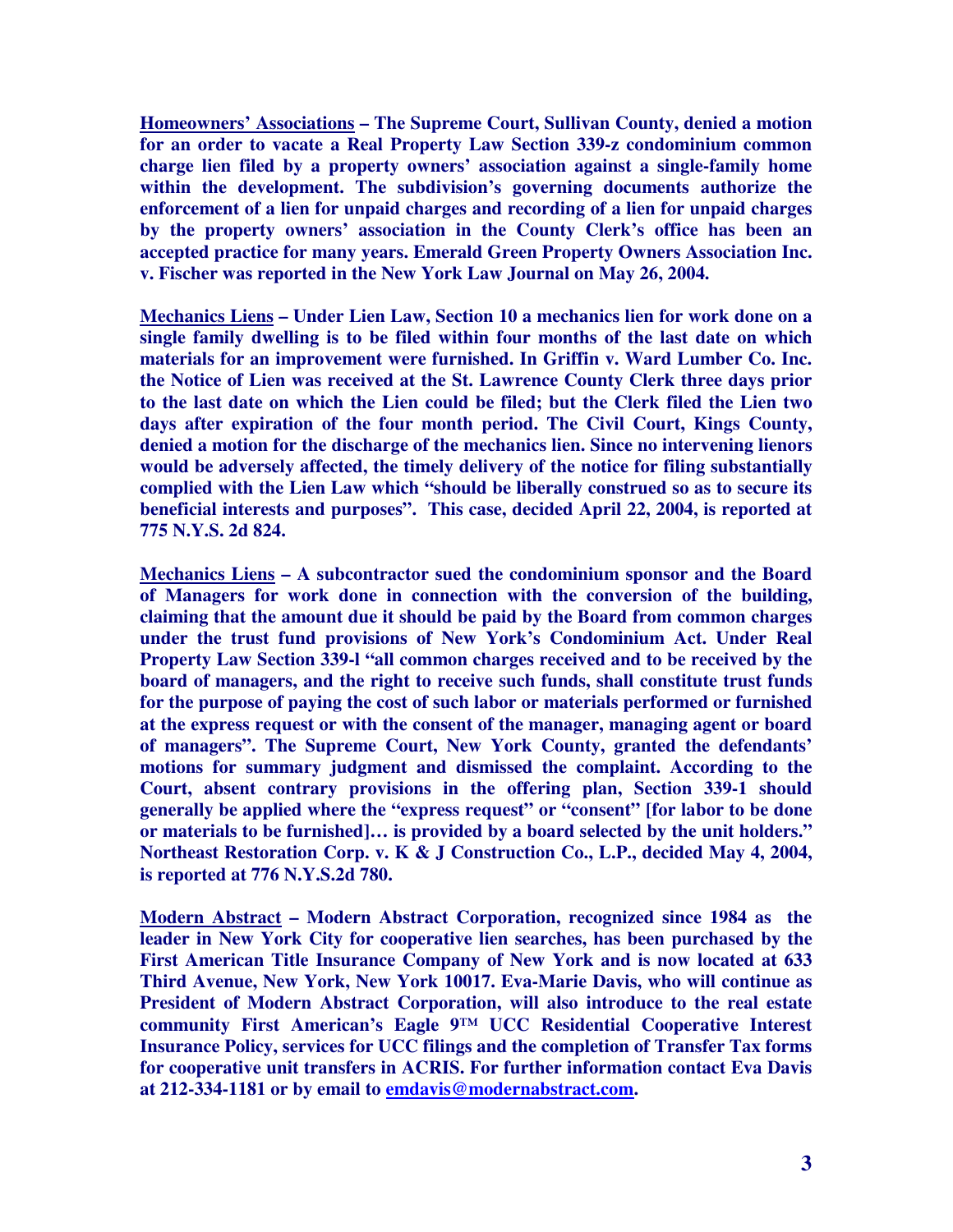**Mortgage Electronic Registration Systems, Inc. ("MERS") – Current Developments dated May 29, 2001 reported that the Suffolk County Clerk was not accepting mortgages executed to MERS as the mortgagee or as the mortgagee's nominee where it holds no legal interest in the mortgage. The Appellate Division, Second Department in 2002 granted a preliminary injunction to compel the Clerk to record and index MERS instruments pending a determination of the respective rights and obligations of MERS and the County Clerk. (Merscorp, Inc. v. Romaine, 743 N.Y.S. 2d 562). The Supreme Court, Suffolk County, has held that the Suffolk County Clerk is required to record a mortgage executed to MERS as nominee for a named lender and to index such a mortgages under MERS "as nominee for lender" as the mortgagee of record. The Clerk was also directed to record discharges of such MERS mortgages so long as they were not assigned within MERS. It also appears from the decision that the Clerk is not required to record satisfactions of mortgages initially executed to MERS that were assigned within the MERS system, satisfactions of mortgages assigned to MERS, or assignments from MERS to a non-MERS participating lender. MERSCORP, Inc. v. Romaine was reported in the New York Law Journal on June 17, 2004.** 

**Mortgage Foreclosure – Current Developments dated October 28, 2003 reported on the decision of the Appellate Division, First Department, in Bank of New York v. Love (763 N.Y.S. 2d 553). In that decision, the Court ordered a new foreclosure sale since the Terms of Sale deviated from the foreclosure judgment on whether the purchaser or the Referee was to pay the outstanding real estate taxes. The judgment, in accordance with RPAPL Section 1354(2), provided that the referee was to pay the taxes from the proceeds of the sale. The Terms of Sale required the successful bidder to pay any outstanding taxes. The assignees of the successful bidder sought an order compelling the Referee to transfer the property without requiring that they pay the open real estate taxes. The Appellate Division has recalled and vacated its earlier ruling, now holding that the terms of a judgment of foreclosure and sale control and, accordingly, the Referee can not require the purchasers to pay the real estate taxes without receiving a credit. The Bank of New York v. Love, decided January 6, 2004, is reported at 772 N.Y.S. 2d 645.** 

**Not-for-Profit Corporation – The Supreme Court, Saratoga County, denied a petition by a not-for-profit organization (opposed by the State Attorney General) to sell its real property at auction for a price not less than \$650,000.00. It held that a firm sale contract is required for a sale to be approved. In Re Society for the Prevention of Cruelty to Animals of Upstate New York, Inc., decided November 24, 2003, is reported at 773 N.Y.S. 2d 789.** 

**Not-For-Profit Corporations – The sale of the assets of a hospital, a Type B New York Not-For-Profit Corporation, to a developer was denied by the Supreme Court, New York County. The purchaser thereupon sued for reimbursement of its out-ofpocket expenses under the terms of the contract. The Supreme Court held that the disapproval of the sale render the entire contract inoperative including the reimbursement provision, and the Appellate Division, First Department, affirmed.**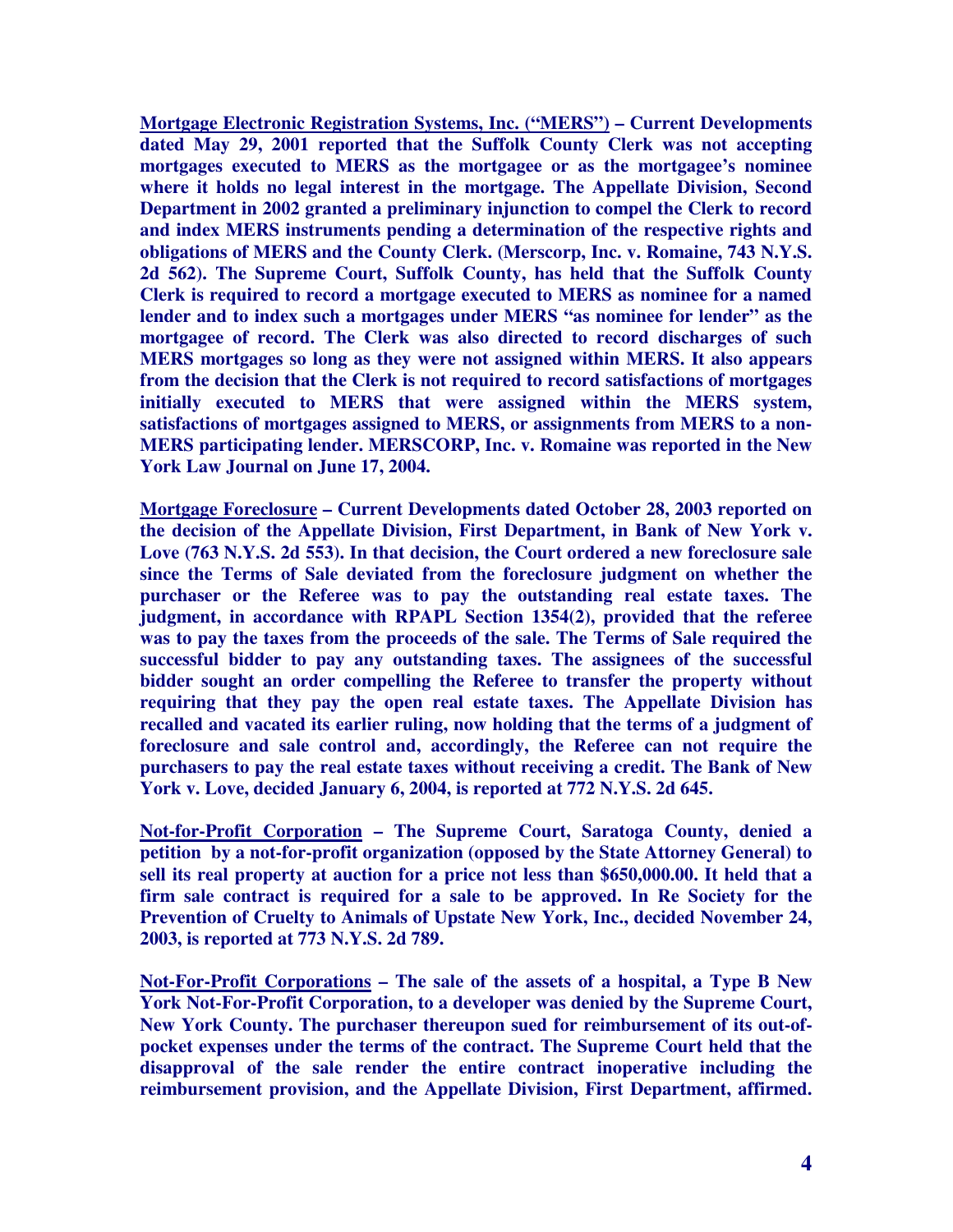**The Court of Appeals, reversed and remanded the case to the Supreme Court for further proceedings, holding that Section 511's requirement for judicial approval applies to the contract as a whole and not only to the sale of assets. According to the Court, a "termination payment clause or similar damage or reimbursement provision in a sales transaction of this kind should be reviewed under the N-PCL 511 standard of fairness, reasonableness and furtherance of corporate purpose". 64th Associates, L.L.C. v. Manhattan Eye, Ear and Throat Hospital, decided June 8, 2004, is reported at 2004 N.Y. LEXIS 1379 and on the Court of Appeals Website at address http://www.courts.state.ny.us/ctapps/decisions/jun04/80opn04.pdf** 

**Partnerships – The general partners of a limited partnership sold the building owned by the partnership to an entity controlled by the son of the general partners for a price alleged to be below fair market value. The limited partners brought an action against the general partners for breach of fiduciary duty. The Appellate Division, Third Department, held that the sale was permitted since under the partnership agreement the limited partners consented to any sale "on such terms and conditions as may be determined by the General Partners…notwithstanding that any party hereto may have an interest therein". Carella v. Scholet, decided March 25, 2004, is reported at 773 N.Y.S. 2d 763.** 

**Pending Legislation – Under Part A of Assembly Bill 11372 being considered in Albany, Tax Law Section 255(1)(a) would be amended to provide that mortgage recording tax would be payable on the recording of a spreading agreement or an additional mortgage imposing a lien on real property in New York City not originally covered by or described in the recorded primary mortgage. Mortgage tax would not be due on the recording of such an instrument when the other property is owned by the mortgagor of the real property subject to the recorded primary mortgage unless the other property was acquired to avoid or evade payment of the tax. There would be a presumption that transfers of either the original property or the other property to "related parties" within a twelve month period was undertaken to evade payment of mortgage tax. This Bill, on the Internet at http://assembly.state.ny.us/leg/?bn=A11372, would be effective as to mortgages recorded on and after the ninetieth day after enactment.** 

**Pending Legislation - Part J of Senate Bill 6057A/Assembly Bill 9557A would amend Real Property Law Section 333 (1-e) to increase the filing fee for the State Board of Real Property Services Real Property Transfer Report, known generally as the Equalization and Assessment Forms RP-5217 and RP-5217NYC. When the property being transferred is a "Qualifying residential property" or a "Qualifying farm property" the filing fee will increase from \$50.00 to \$75.00. The filing fee for the transfer of any other type of property will increase from \$50.00 to \$165.00. "Qualifying residential property" will include property classified on the latest final assessment roll as a one-to-three family house, a rural residence, a residential condominium, or a one-to-three family residential property newly constructed on vacant land. A "Qualifying farm property" will include property classified as**